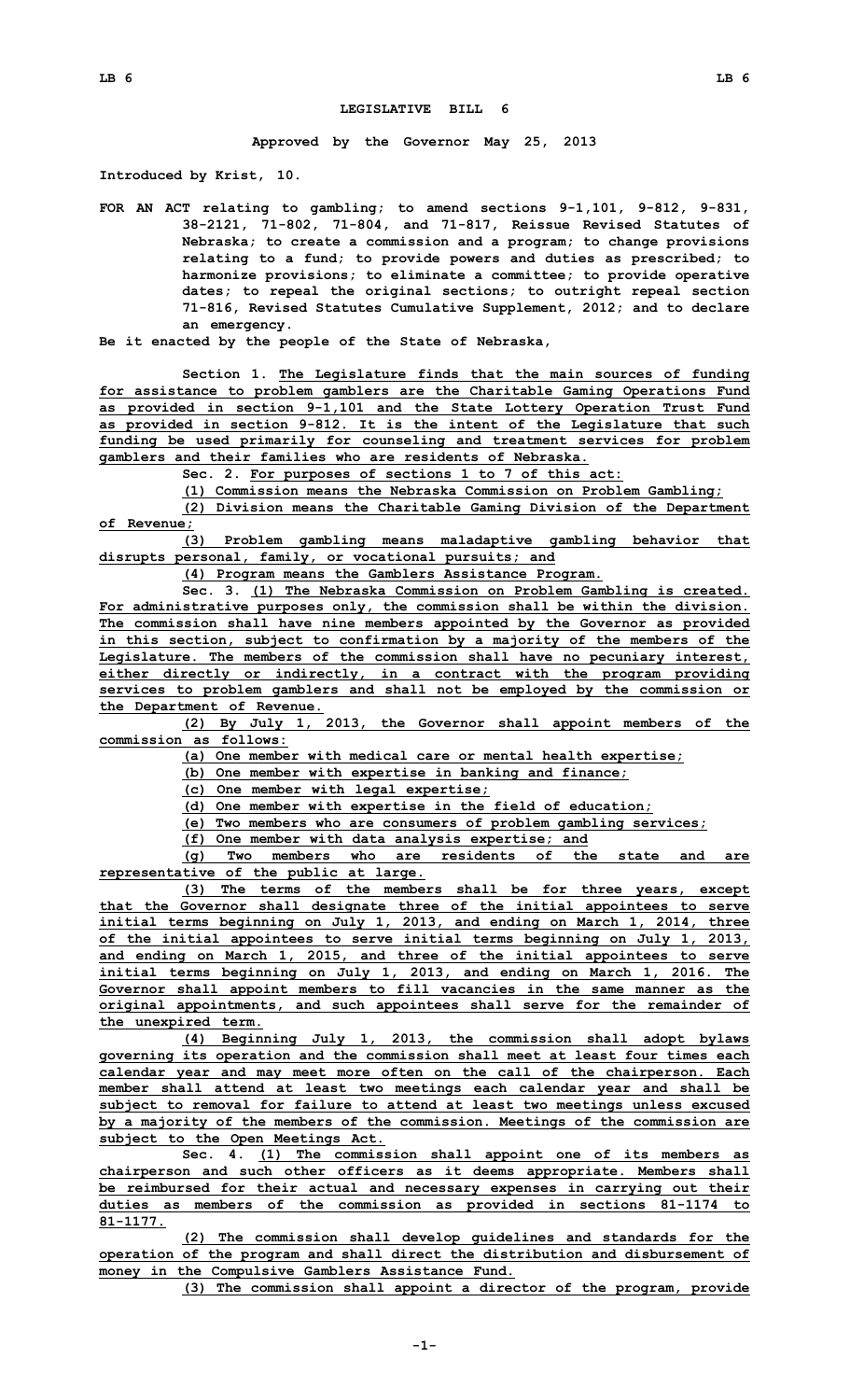**for office space and equipment, and support and facilitate the work of the program. The director may hire, terminate, and supervise commission and program staff, shall be responsible for the duties of the office and the administration of the program, and shall electronically provide an annual report to the General Affairs Committee of the Legislature which includes issues and policy concerns that relate to problem gambling in Nebraska. All documents, files, equipment, effects, and records belonging to the State Committee on Problem Gambling on June 30, 2013, shall become the property of the commission on July 1, 2013.**

**(4) The commission shall (a) provide for <sup>a</sup> process for the evaluation and approval of provider applications and contracts for treatment and other services funded from the Compulsive Gamblers Assistance Fund and (b) develop standards and guidelines for training and certification of problem gambling counselors.**

**(5) The commission shall provide for (a) the review and use of evaluation data, (b) the use and expenditure of funds for education regarding problem gambling and prevention of problem gambling, and (c) the creation and implementation of outreach and educational programs regarding problem gambling for Nebraska residents.**

**(6) The commission may adopt and promulgate rules and regulations and engage in other activities it finds necessary to carry out its duties under sections 1 to 7 of this act.**

**(7) The commission shall submit <sup>a</sup> report within sixty days after the end of each fiscal year to the Governor and the Clerk of the Legislature that provides details of the administration of the program and distribution of funds from the Compulsive Gamblers Assistance Fund. The report submitted to the Legislature shall be submitted electronically.**

**Sec. 5. The Gamblers Assistance Program is created. The program shall:**

**(1) Contract with providers of problem gambling treatment services to Nebraska consumers;**

**(2) Promote public awareness of the existence of problem gambling and the availability of treatment services;**

**(3) Evaluate the existence and scope of problem gambling in Nebraska and its consequences through means and methods determined by the commission; and**

**(4) Perform such other duties and provide such other services as the commission determines.**

**Sec. 6. Section 71-817, Reissue Revised Statutes of Nebraska, is amended to read:**

**71-817 The Compulsive Gamblers Assistance Fund is created. The fund shall include revenue transferred from the State Lottery Operation Trust Fund under section 9-812 and the Charitable Gaming Operations Fund under section 9-1,101 and any other revenue received by the division or commission for credit to the fund from any other public or private source, including, but not limited to, appropriations, grants, donations, gifts, devises, bequests, fees, or reimbursements. The division commission shall administer the fund for the treatment of problem gamblers as recommended by the State Committee on Problem Gambling established under section 71-816 and shall spend no more than ten percent of the money appropriated to the fund for administrative costs. operation of the Gamblers Assistance Program. The Director of Administrative Services shall draw warrants upon the Compulsive Gamblers Assistance Fund upon the presentation of proper vouchers by the division. commission. Money from the Compulsive Gamblers Assistance Fund shall be used exclusively for the purpose of providing assistance to agencies, groups, organizations, and individuals that provide education, assistance, and counseling to individuals and families experiencing difficulty as <sup>a</sup> result of problem gambling, to promote the awareness of problem gamblers assistance programs, and to pay the costs and expenses of the Gamblers Assistance Program, including travel. division and the committee with regard to problem gambling. The division shall not provide any direct services to problem gamblers or their families. Funds appropriated from the Compulsive Gamblers Assistance Fund shall not be granted or loaned to or administered by any regional behavioral health authority unless the authority is <sup>a</sup> direct provider of <sup>a</sup> problem gamblers assistance program. Any money in the fund available for investment shall be invested by the state investment officer pursuant to the Nebraska Capital Expansion Act and the Nebraska State Funds Investment Act.**

**Sec. 7. (1) Except as otherwise provided in subsection (2) of this section, no person acting on behalf of the Division of Behavioral Health of the Department of Health and Human Services or the department shall make expenditures not required by contract obligations entered into before July 1, 2013, until the Gamblers Assistance Program created in section 5 of this act**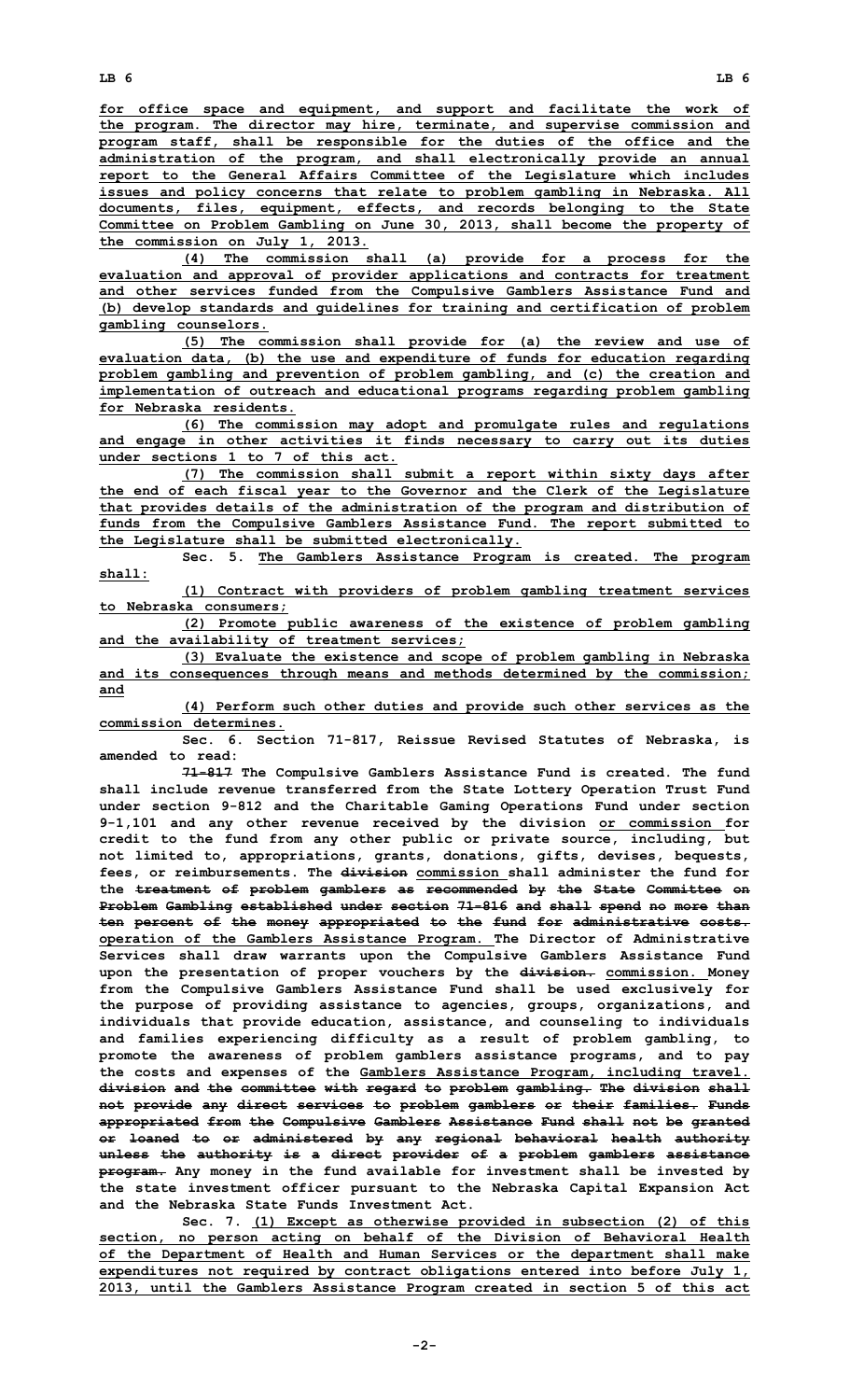**LB 6 LB 6**

**commences its duties.**

**(2) Any contract between the State of Nebraska and <sup>a</sup> provider of problem gambling services in existence on July 1, 2013, shall remain in full force and effect and is binding and effective upon the parties to the contract until the contract is terminated according to its terms or renegotiated by the commission.**

**(3) The Compulsive Gamblers Assistance Fund shall not be subject to any nonstatutory expenditure limitation from any source and shall be available for expenditure as provided in sections 1 to 6 of this act.**

**Sec. 8. Section 9-1,101, Reissue Revised Statutes of Nebraska, is amended to read:**

**9-1,101 (1) The Nebraska Bingo Act, the Nebraska County and City Lottery Act, the Nebraska Lottery and Raffle Act, the Nebraska Pickle Card Lottery Act, the Nebraska Small Lottery and Raffle Act, and section 9-701 shall be administered and enforced by the Charitable Gaming Division of the Department of Revenue, which division is hereby created. The Department of Revenue shall make annual reports to the Governor, Legislature, Auditor of Public Accounts, and Attorney General on all tax revenue received, expenses incurred, and other activities relating to the administration and enforcement of such acts. The report submitted to the Legislature shall be submitted electronically.**

**(2) The Charitable Gaming Operations Fund is hereby created. Any money in the fund available for investment shall be invested by the state investment officer pursuant to the Nebraska Capital Expansion Act and the Nebraska State Funds Investment Act.**

**(3)(a) Forty percent of the taxes collected pursuant to sections 9-239, 9-344, 9-429, and 9-648 shall be available to the Charitable Gaming Division for administering and enforcing the acts listed in subsection (1) of this section and providing administrative support for the Nebraska Commission on Problem Gambling. The remaining sixty percent shall be transferred to the General Fund. Any portion of the forty percent not used by the division in the administration and enforcement of such acts and section shall be distributed as provided in this subsection.**

**(b) On or before November 1 each year, the State Treasurer shall transfer fifty thousand dollars from the Charitable Gaming Operations Fund to the Compulsive Gamblers Assistance Fund, except that no transfer shall occur if the Charitable Gaming Operations Fund contains less than fifty thousand dollars.**

**(c) Any money remaining in the Charitable Gaming Operations Fund after the transfer pursuant to subdivision (b) of this subsection not used by the Charitable Gaming Division in its administration and enforcement duties pursuant to this section may be transferred to the General Fund at the direction of the Legislature.**

**(4) The Tax Commissioner shall employ investigators who shall be vested with the authority and power of <sup>a</sup> law enforcement officer to carry out the laws of this state administered by the Tax Commissioner or the Department of Revenue and to enforce sections 28-1101 to 28-1117 relating to possession of <sup>a</sup> gambling device. For purposes of enforcing sections 28-1101 to 28-1117, the authority of the investigators shall be limited to investigating possession of <sup>a</sup> gambling device, notifying local law enforcement authorities, and reporting suspected violations to the county attorney for prosecution.**

**(5) The Charitable Gaming Division may charge <sup>a</sup> fee for publications and listings it produces. The fee shall not exceed the cost of publication and distribution of such items. The division may also charge <sup>a</sup> fee for making <sup>a</sup> copy of any record in its possession equal to the actual cost per page. The division shall remit the fees to the State Treasurer for credit to the Charitable Gaming Operations Fund.**

**(6) For administrative purposes only, the Nebraska Commission on Problem Gambling shall be located within the Charitable Gaming Division. The division shall provide office space, furniture, equipment, and stationery and other necessary supplies for the commission. Commission staff shall be appointed, supervised, and terminated by the director of the Gamblers Assistance Program pursuant to section 4 of this act.**

**Sec. 9. Section 9-812, Reissue Revised Statutes of Nebraska, is amended to read:**

**9-812 (1) All money received from the operation of lottery games conducted pursuant to the State Lottery Act in Nebraska shall be credited to the State Lottery Operation Trust Fund, which fund is hereby created. All payments of the costs of establishing and maintaining the lottery games shall be made from the State Lottery Operation Cash Fund. In accordance with legislative appropriations, money for payments for expenses of the division shall be transferred from the State Lottery Operation Trust Fund to the State**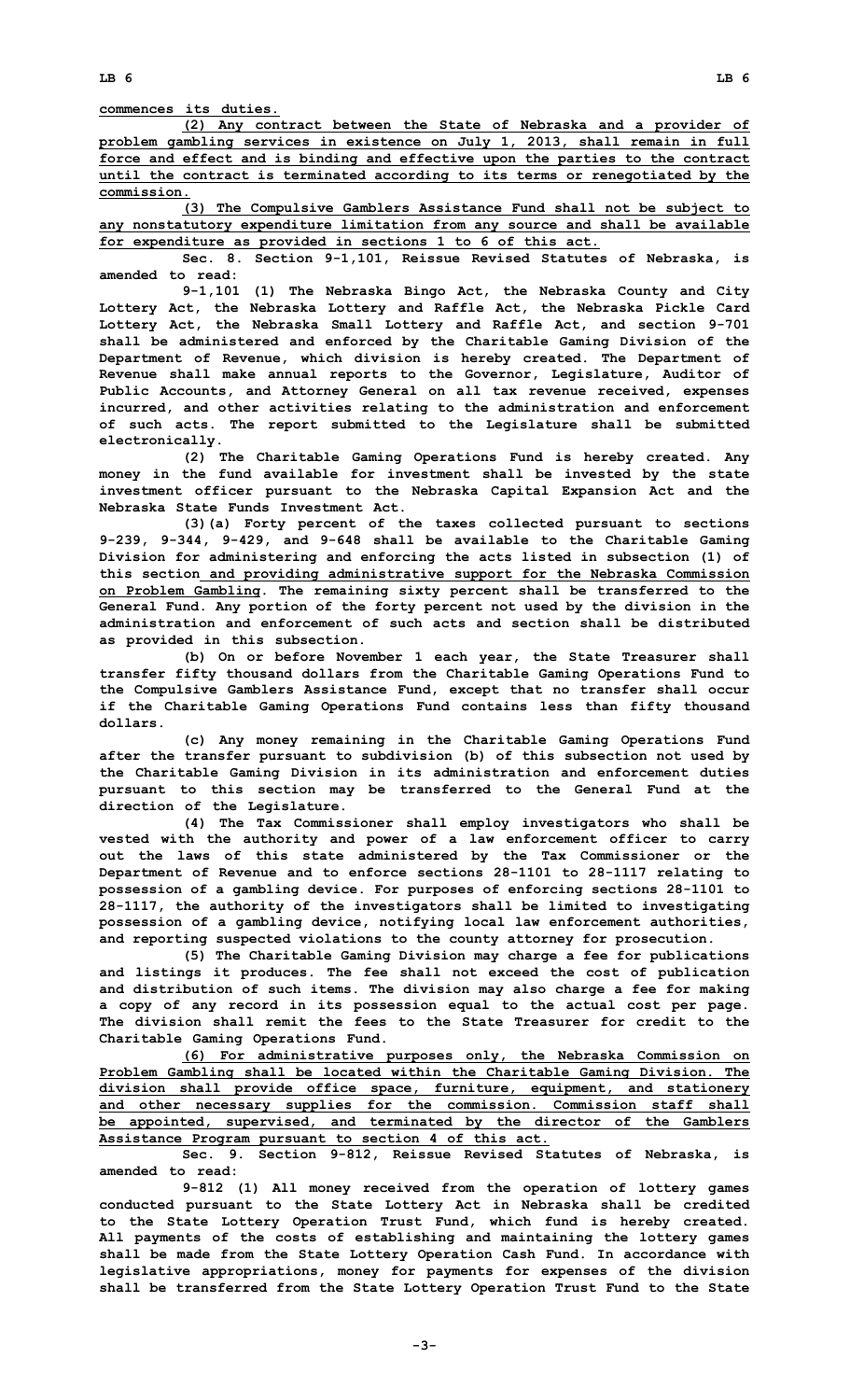**Lottery Operation Cash Fund, which fund is hereby created. All money necessary for the payment of lottery prizes shall be transferred from the State Lottery Operation Trust Fund to the State Lottery Prize Trust Fund, which fund is hereby created. The amount used for the payment of lottery prizes shall not be less than forty percent of the dollar amount of the lottery tickets which have been sold.**

**(2) Beginning October 1, 2003, <sup>a</sup> portion of the dollar amount of the lottery tickets which have been sold on an annualized basis shall be transferred from the State Lottery Operation Trust Fund to the Education Innovation Fund, the Nebraska Opportunity Grant Fund, the Nebraska Environmental Trust Fund, the Nebraska State Fair Board, and the Compulsive Gamblers Assistance Fund. The dollar amount transferred pursuant to this subsection shall equal the greater of (a) the dollar amount transferred to the funds in fiscal year 2002-03 or (b) any amount which constitutes at least twenty-two percent and no more than twenty-five percent of the dollar amount of the lottery tickets which have been sold on an annualized basis. To the extent that funds are available, the Tax Commissioner and director may authorize <sup>a</sup> transfer exceeding twenty-five percent of the dollar amount of the lottery tickets sold on an annualized basis.**

**(3) Of the money available to be transferred to the Education Innovation Fund, the Nebraska Opportunity Grant Fund, the Nebraska Environmental Trust Fund, the Nebraska State Fair Board, and the Compulsive Gamblers Assistance Fund:**

**(a) The first five hundred thousand dollars shall be transferred to the Compulsive Gamblers Assistance Fund to be used as provided in section 71-817; 6 of this act;**

**(b) Nineteen and three-fourths percent of the money remaining after the payment of prizes and operating expenses and the initial transfer to the Compulsive Gamblers Assistance Fund shall be transferred to the Education Innovation Fund;**

**(c) Twenty-four and three-fourths percent of the money remaining after the payment of prizes and operating expenses and the initial transfer to the Compulsive Gamblers Assistance Fund shall be transferred to the Nebraska Opportunity Grant Fund;**

**(d) Forty-four and one-half percent of the money remaining after the payment of prizes and operating expenses and the initial transfer to the Compulsive Gamblers Assistance Fund shall be transferred to the Nebraska Environmental Trust Fund to be used as provided in the Nebraska Environmental Trust Act;**

**(e) Ten percent of the money remaining after the payment of prizes and operating expenses and the initial transfer to the Compulsive Gamblers Assistance Fund shall be transferred to the Nebraska State Fair Board if the most populous city within the county in which the fair is located provides matching funds equivalent to ten percent of the funds available for transfer. Such matching funds may be obtained from the city and any other private or public entity, except that no portion of such matching funds shall be provided by the state. If the Nebraska State Fair ceases operations, ten percent of the money remaining after the payment of prizes and operating expenses and the initial transfer to the Compulsive Gamblers Assistance Fund shall be transferred to the General Fund; and**

**(f) One percent of the money remaining after the payment of prizes and operating expenses and the initial transfer to the Compulsive Gamblers Assistance Fund shall be transferred to the Compulsive Gamblers Assistance Fund to be used as provided in section 71-817. 6 of this act.**

**(4)(a) The Education Innovation Fund is created. At least seventy-five percent of the lottery proceeds allocated to the Education Innovation Fund shall be available for disbursement.**

**(b) For fiscal year 2010-11, the Education Innovation Fund shall be allocated as follows: The first one million dollars shall be transferred to the Excellence in Teaching Cash Fund to fund the Excellence in Teaching Act, and the amount remaining in the Education Innovation Fund shall be allocated, after administrative expenses, for distance education equipment and incentives pursuant to sections 79-1336 and 79-1337.**

**(c) For fiscal year 2011-12, the Education Innovation Fund shall be allocated as follows: (i) The first two hundred twenty-five thousand dollars shall be transferred to the Excellence in Teaching Cash Fund to fund the Attracting Excellence to Teaching Program; (ii) the next three million three hundred sixty-five thousand nine hundred sixty-two dollars shall be distributed to school districts as grants pursuant to the Early Childhood Education Grant Program; (iii) the next two million one hundred seventy-five thousand six hundred seventy-three dollars shall be distributed to local systems as grants for approved accelerated or differentiated curriculum**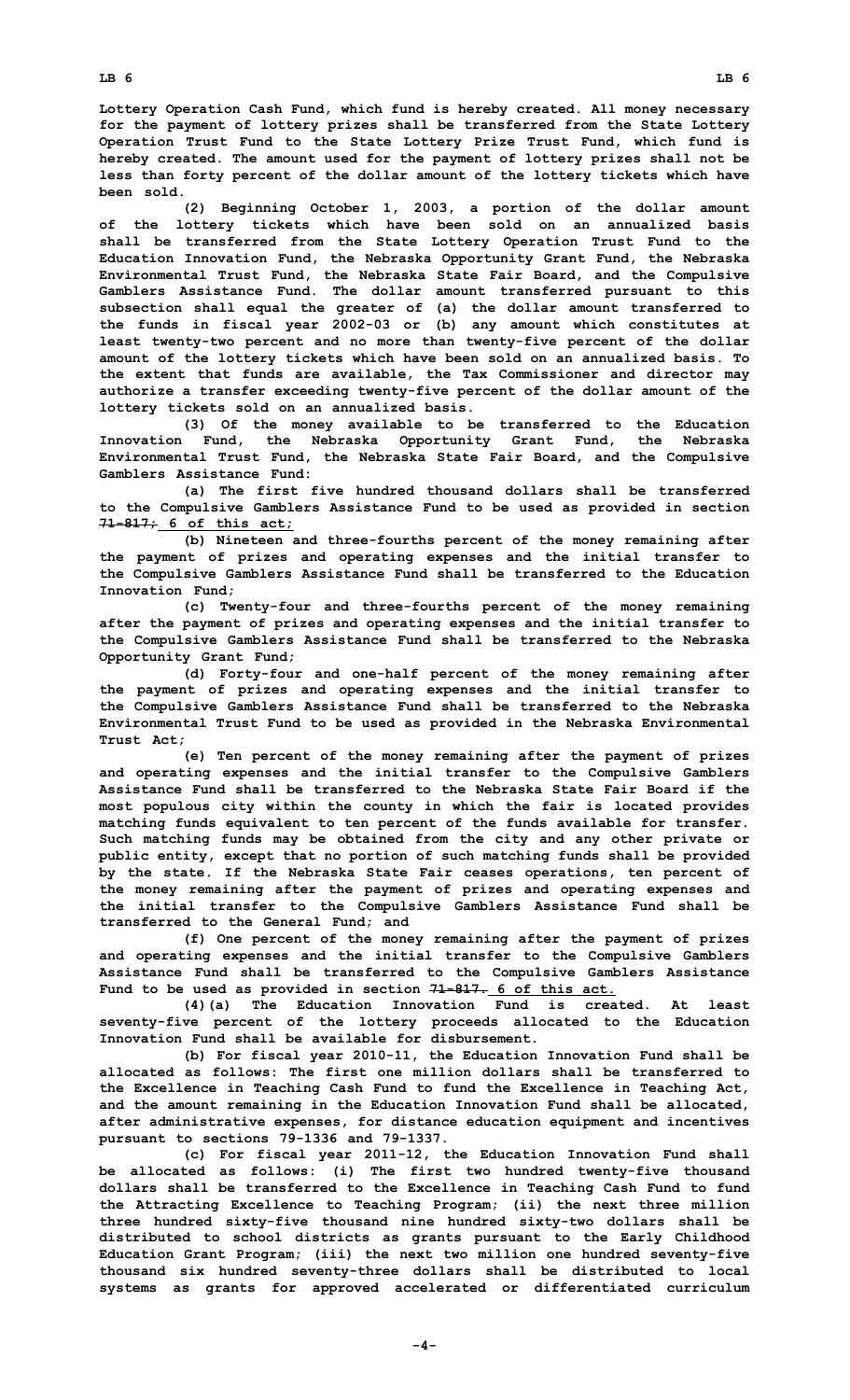**programs for students identified as learners with high ability pursuant to section 79-1108.02; (iv) the next four hundred ninety-one thousand five hundred forty-one dollars shall be used by the State Department of Education for the development of an integrated early childhood, elementary, secondary, and postsecondary student information system; (v) the next four hundred fifty thousand dollars shall fund the Center for Student Leadership and Extended Learning Act; (vi) the next one hundred fourteen thousand six hundred twenty-nine dollars shall fund the multicultural education program created under section 79-720; (vii) the next one hundred twenty-three thousand four hundred sixty-eight dollars shall be used by the department to employ persons to investigate and prosecute alleged violations as provided in section 79-868; (viii) up to the next one hundred sixty thousand dollars shall be used by the department to implement section 79-759; and (ix) the amount remaining shall be allocated, after administrative expenses, for distance education equipment and incentives pursuant to sections 79-1336 and 79-1337.**

**(d) For fiscal year 2012-13, the Education Innovation Fund shall be allocated as follows: (i) The first forty-five thousand dollars shall be transferred to the Excellence in Teaching Cash Fund to fund the Attracting Excellence to Teaching Program; (ii) the next three million three hundred sixty-five thousand nine hundred sixty-two dollars shall be distributed to school districts as grants pursuant to the Early Childhood Education Grant Program; (iii) the next two million one hundred seventy-five thousand six hundred seventy-three dollars shall be distributed to local systems as grants for approved accelerated or differentiated curriculum programs for students identified as learners with high ability pursuant to section 79-1108.02; (iv) the next one hundred eight thousand one hundred thirty-six dollars shall be used by the department for the development of an integrated early childhood, elementary, secondary, and postsecondary student information system; (v) the next four hundred fifty thousand dollars shall fund the Center for Student Leadership and Extended Learning Act; (vi) the next one hundred fourteen thousand six hundred twenty-nine dollars shall be used by the department to fund the multicultural education program created under section 79-720; (vii) the next one hundred twenty-three thousand four hundred sixty-eight dollars shall be used by the department to employ persons to investigate and prosecute alleged violations as provided in section 79-868; (viii) up to the next one hundred sixty thousand dollars shall be used by the department to implement section 79-759; (ix) the next twenty-seven thousand two hundred dollars shall be used to fund the Interstate Compact on Educational Opportunity for Military Children; (x) the next two hundred thousand dollars shall be used to provide grants to establish bridge programs pursuant to sections 79-1189 to 79-1195; and (xi) the amount remaining shall be allocated, after administrative expenses, for distance education equipment and incentives pursuant to sections 79-1336 and 79-1337.**

**(e) For fiscal year 2013-14, the Education Innovation Fund shall be allocated as follows: (i) The first one million dollars shall be transferred to the Excellence in Teaching Cash Fund to fund the Excellence in Teaching Act; (ii) the next allocation shall be distributed to local systems as grants for approved accelerated or differentiated curriculum programs for students identified as learners with high ability pursuant to section 79-1108.02 in an aggregated amount up to the amount distributed in the prior fiscal year for such purposes increased by the basic allowable growth rate pursuant to section 79-1025; (iii) the next allocation shall be used by the State Department of Education for the integrated early childhood, elementary, secondary, and postsecondary student information system in an aggregated amount up to the amount used in the prior fiscal year for such purposes increased by the basic allowable growth rate pursuant to section 79-1025; (iv) the next allocation shall fund the Center for Student Leadership and Extended Learning Act in an aggregated amount up to the amount used in the prior fiscal year for such purposes increased by the basic allowable growth rate pursuant to section 79-1025; (v) the next allocation shall be used by the department to fund the multicultural education program created under section 79-720 in an aggregated amount up to the amount used in the prior fiscal year for such purposes increased by the basic allowable growth rate pursuant to section 79-1025; (vi) the next allocation shall be used by the department to employ persons to investigate and prosecute alleged violations as provided in section 79-868 in an aggregated amount up to the amount used in the prior fiscal year for such purposes increased by the basic allowable growth rate pursuant to section 79-1025; (vii) up to the next one hundred sixty thousand dollars shall be used by the department to implement section 79-759; (viii) the next two hundred thousand dollars shall be used to provide grants to establish bridge programs pursuant to sections 79-1189 to 79-1195; and (ix) the amount remaining shall be allocated, after administrative expenses, for distance education equipment**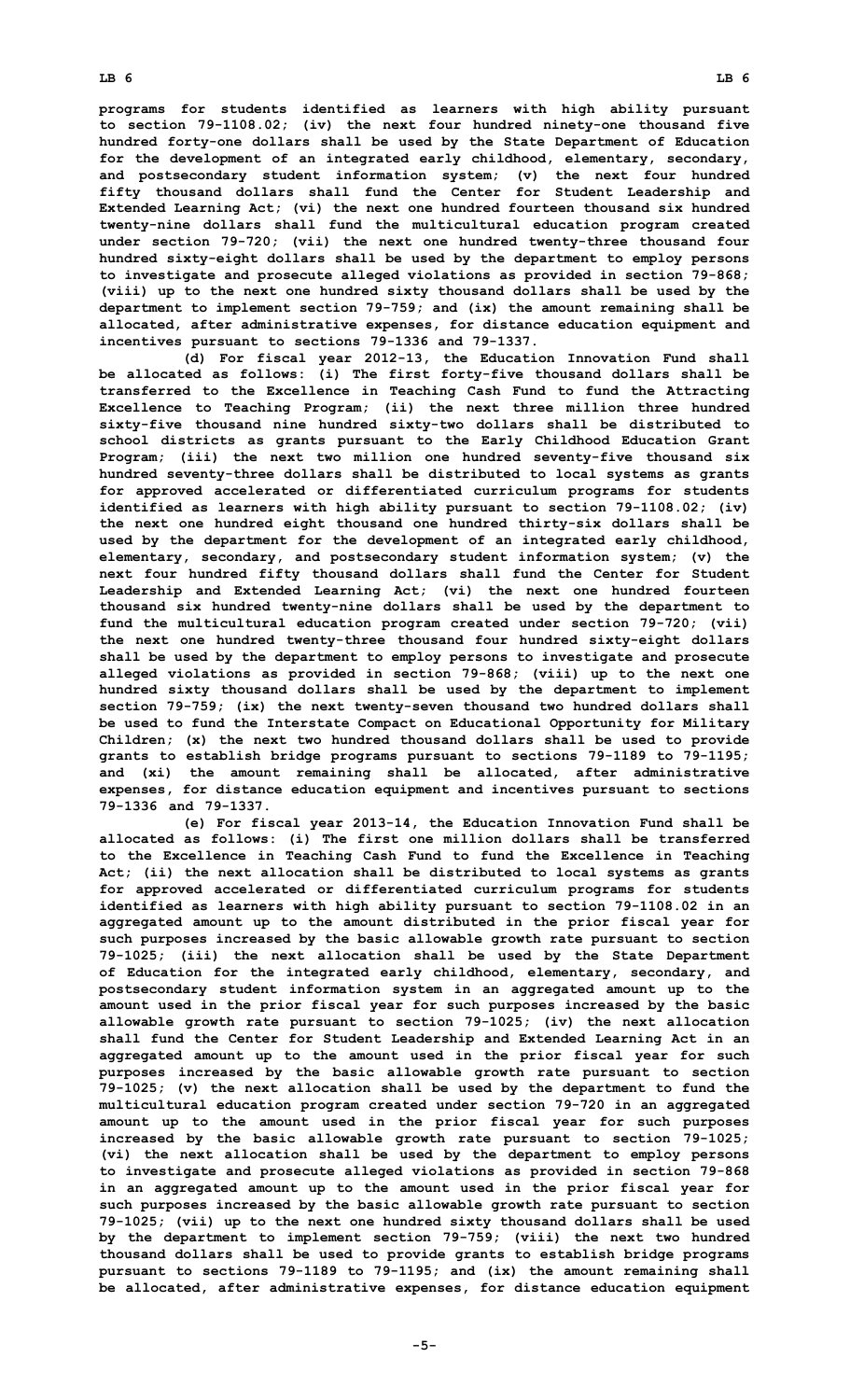**and incentives pursuant to sections 79-1336 and 79-1337.**

**(f) For fiscal year 2014-15, the Education Innovation Fund shall be allocated as follows: (i) The first one million dollars shall be transferred to the Excellence in Teaching Cash Fund to fund the Excellence in Teaching Act; (ii) the next allocation shall be distributed to local systems as grants for approved accelerated or differentiated curriculum programs for students identified as learners with high ability pursuant to section 79-1108.02 in an aggregated amount up to the amount distributed in the prior fiscal year for such purposes increased by the basic allowable growth rate pursuant to section 79-1025; (iii) the next allocation shall be used by the State Department of Education for the integrated early childhood, elementary, secondary, and postsecondary student information system in an aggregated amount up to the amount used in the prior fiscal year for such purposes increased by the basic allowable growth rate pursuant to section 79-1025; (iv) the next allocation shall fund the Center for Student Leadership and Extended Learning Act in an aggregated amount up to the amount used in the prior fiscal year for such purposes increased by the basic allowable growth rate pursuant to section 79-1025; (v) the next allocation shall be used by the department to fund the multicultural education program created under section 79-720 in an aggregated amount up to the amount used in the prior fiscal year for such purposes increased by the basic allowable growth rate pursuant to section 79-1025; (vi) the next allocation shall be used by the department to employ persons to investigate and prosecute alleged violations as provided in section 79-868 in an aggregated amount up to the amount used in the prior fiscal year for such purposes increased by the basic allowable growth rate pursuant to section 79-1025; (vii) the next two hundred thousand dollars shall be used to provide grants to establish bridge programs pursuant to sections 79-1189 to 79-1195; and (viii) the amount remaining shall be allocated, after administrative expenses, for distance education equipment and incentives pursuant to sections 79-1336 and 79-1337.**

**(g) For fiscal year 2015-16, the Education Innovation Fund shall be allocated as follows: (i) The first one million dollars shall be transferred to the Excellence in Teaching Cash Fund to fund the Excellence in Teaching Act; (ii) the next allocation shall be distributed to local systems as grants for approved accelerated or differentiated curriculum programs for students identified as learners with high ability pursuant to section 79-1108.02 in an aggregated amount up to the amount distributed in the prior fiscal year for such purposes increased by the basic allowable growth rate pursuant to section 79-1025; (iii) the next allocation shall be used by the State Department of Education for the integrated early childhood, elementary, secondary, and postsecondary student information system in an aggregated amount up to the amount used in the prior fiscal year for such purposes increased by the basic allowable growth rate pursuant to section 79-1025; (iv) the next allocation shall fund the Center for Student Leadership and Extended Learning Act in an aggregated amount up to the amount used in the prior fiscal year for such purposes increased by the basic allowable growth rate pursuant to section 79-1025; (v) the next allocation shall be used by the department to fund the multicultural education program created under section 79-720 in an aggregated amount up to the amount used in the prior fiscal year for such purposes increased by the basic allowable growth rate pursuant to section 79-1025; (vi) the next allocation shall be used by the department to employ persons to investigate and prosecute alleged violations as provided in section 79-868 in an aggregated amount up to the amount used in the prior fiscal year for such purposes increased by the basic allowable growth rate pursuant to section 79-1025; and (vii) the amount remaining shall be allocated, after administrative expenses, for distance education equipment and incentives pursuant to sections 79-1336 and 79-1337.**

**(h) For fiscal year 2016-17 and each fiscal year thereafter, the Education Innovation Fund shall be allocated, after administrative expenses, for education purposes as provided by the Legislature.**

**(5) Any money in the State Lottery Operation Trust Fund, the State Lottery Operation Cash Fund, the State Lottery Prize Trust Fund, or the Education Innovation Fund available for investment shall be invested by the state investment officer pursuant to the Nebraska Capital Expansion Act and the Nebraska State Funds Investment Act.**

**(6) Unclaimed prize money on <sup>a</sup> winning lottery ticket shall be retained for <sup>a</sup> period of time prescribed by rules and regulations. If no claim is made within such period, the prize money shall be used at the discretion of the Tax Commissioner for any of the purposes prescribed in this section.**

**Sec. 10. Section 9-831, Reissue Revised Statutes of Nebraska, is amended to read:**

**9-831 The division shall spend not less than five percent of the**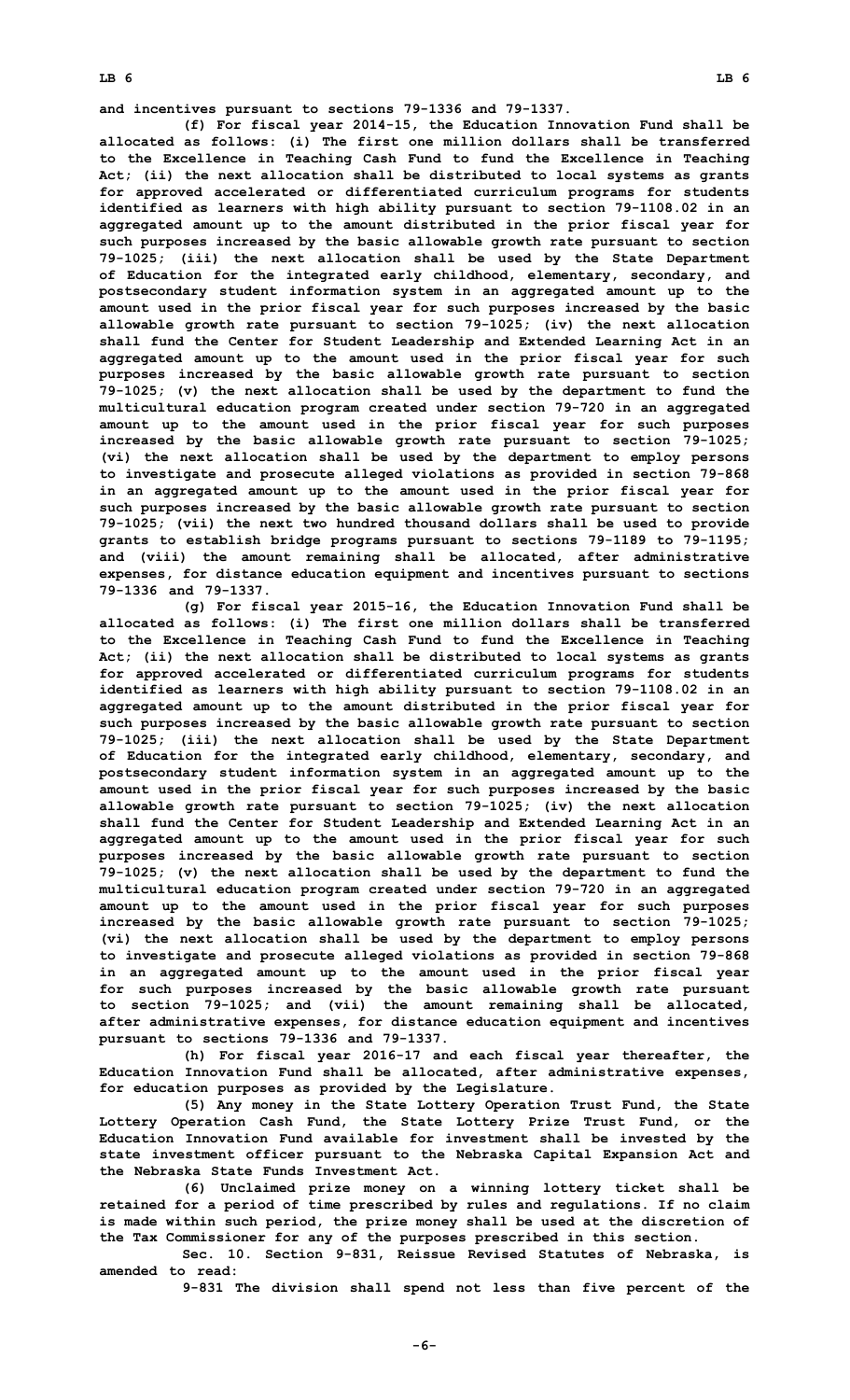**LB 6 LB 6**

**advertising budget for the state lottery on problem gambling prevention, education, and awareness messages. The division shall coordinate messages developed under this section with the prevention, education, and awareness messages in use on July 14, 2006, by or developed in conjunction with the Compulsive Gamblers Assistance Program established pursuant to section 71-817. 5 of this act. For purposes of this section, the advertising budget for the state lottery includes amounts budgeted and spent for advertising, promotions, incentives, public relations, marketing, or contracts for the purchase or lease of goods or services that include advertising, promotions, incentives, public relations, or marketing, but does not include in-kind contributions by media outlets.**

**Sec. 11. Section 38-2121, Reissue Revised Statutes of Nebraska, is amended to read:**

**38-2121 The requirement to be licensed as <sup>a</sup> mental health practitioner pursuant to the Uniform Credentialing Act in order to engage in mental health practice shall not be construed to prevent:**

**(1) Qualified members of other professions who are licensed, certified, or registered by this state from practice of any mental health activity consistent with the scope of practice of their respective professions;**

**(2) Alcohol and drug counselors who are licensed by the Division of Public Health of the Department of Health and Human Services and problem gambling counselors who are certified by the Department of Health and Human Services prior to July 1, 2013, or by the Nebraska Commission on Problem Gambling beginning on July 1, 2013, from practicing their profession. Such exclusion shall include students training and working under the supervision of an individual qualified under section 38-315;**

**(3) Any person employed by an agency, bureau, or division of the federal government from discharging his or her official duties, except that if such person engages in mental health practice in this state outside the scope of such official duty or represents himself or herself as <sup>a</sup> licensed mental health practitioner, he or she shall be licensed;**

**(4) Teaching or the conduct of research related to mental health services or consultation with organizations or institutions if such teaching, research, or consultation does not involve the delivery or supervision of mental health services to individuals or groups of individuals who are themselves, rather than <sup>a</sup> third party, the intended beneficiaries of such services;**

**(5) The delivery of mental health services by:**

**(a) Students, interns, or residents whose activities constitute <sup>a</sup> part of the course of study for medicine, psychology, nursing, school psychology, social work, clinical social work, counseling, marriage and family therapy, or other health care or mental health service professions; or**

**(b) Individuals seeking to fulfill postgraduate requirements for licensure when those individuals are supervised by <sup>a</sup> licensed professional consistent with the applicable regulations of the appropriate professional board;**

**(6) Duly recognized members of the clergy from providing mental health services in the course of their ministerial duties and consistent with the codes of ethics of their profession if they do not represent themselves to be mental health practitioners;**

**(7) The incidental exchange of advice or support by persons who do not represent themselves as engaging in mental health practice, including participation in self-help groups when the leaders of such groups receive no compensation for their participation and do not represent themselves as mental health practitioners or their services as mental health practice;**

**(8) Any person providing emergency crisis intervention or referral services or limited services supporting <sup>a</sup> service plan developed by and delivered under the supervision of <sup>a</sup> licensed mental health practitioner, licensed physician, or <sup>a</sup> psychologist licensed to engage in the practice of psychology if such persons are not represented as being licensed mental health practitioners or their services are not represented as mental health practice; or**

**(9) Staff employed in <sup>a</sup> program designated by an agency of state government to provide rehabilitation and support services to individuals with mental illness from completing <sup>a</sup> rehabilitation assessment or preparing, implementing, and evaluating an individual rehabilitation plan.**

**Sec. 12. Section 71-802, Reissue Revised Statutes of Nebraska, is amended to read:**

**71-802 The purposes of the Nebraska Behavioral Health Services Act are to: (1) Reorganize statutes relating to the provision of publicly funded behavioral health services; (2) provide for the organization and**